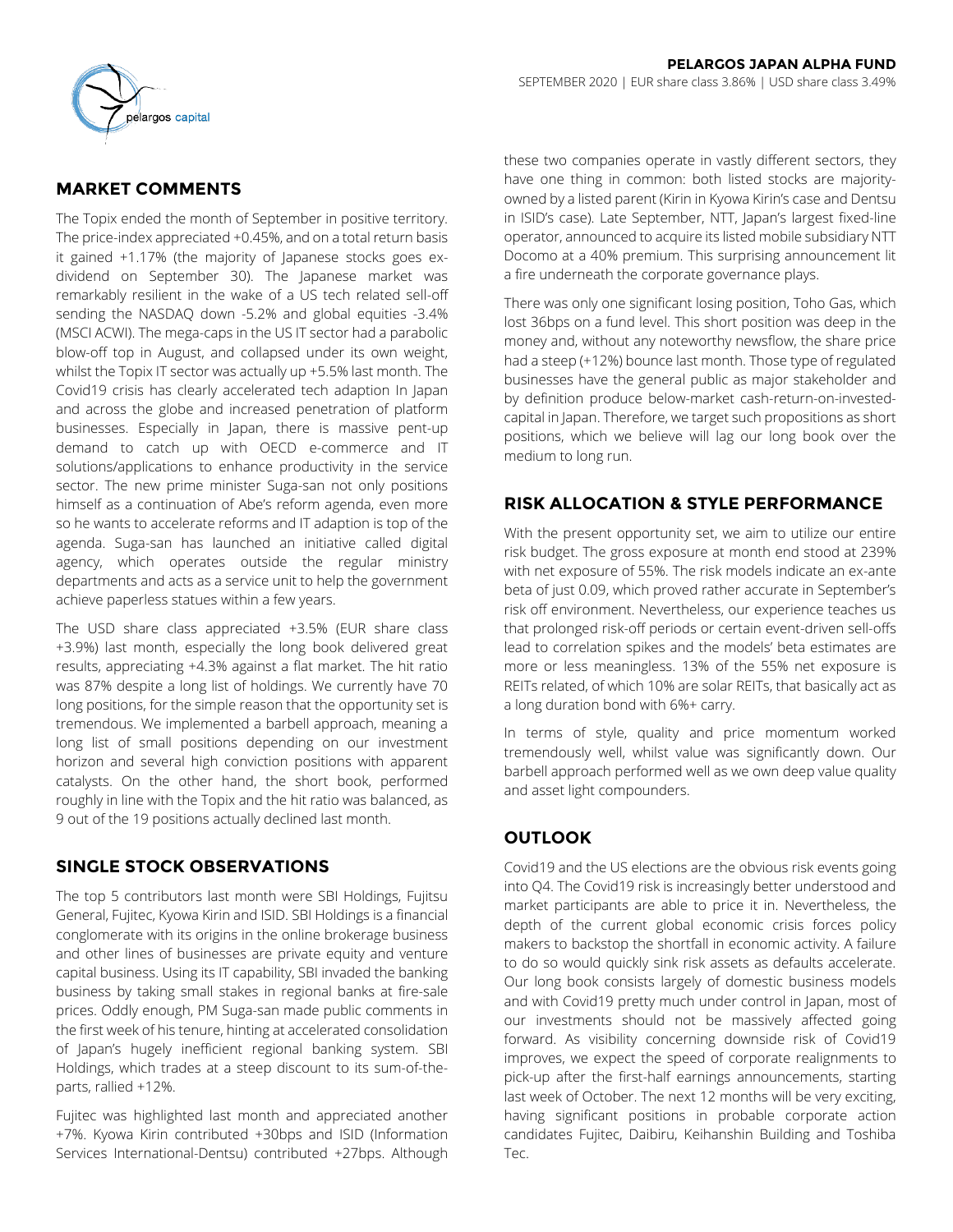

# **FUND CHARTS AND FACTS**



### **TOP 5 GROSS POSITIONS**

| TAKARA I FBFN INFRASTRUCTURF | Volatility (ex-ante; 3 months daily data) |
|------------------------------|-------------------------------------------|
| HEIWA REAL ESTATE CO LTD     | Beta (ex-ante)                            |
| CANADIAN SOLAR INFRASTRUCTUR | Sharpe Ratio                              |
| <b>TOSHIBA TEC CORP</b>      | Sortino Ratio                             |
| KYOWA KIRIN CO LTD           | <b>Sterling Ratio</b>                     |

### **TOP 5 MOVERS**

|                                  |       | Max Drawdown (monthly)               |                          |               | 13.5%        |         |
|----------------------------------|-------|--------------------------------------|--------------------------|---------------|--------------|---------|
| <b>TOP 5 MOVERS</b>              |       | Annualized Return                    |                          | 3.9%          |              |         |
| SBI HOLDINGS INC                 | 0.48% |                                      |                          |               |              |         |
| FUJITSU GENERAL LTD              | 0.42% | <b>SECTOR EXPOSURES (IN PERCENT)</b> |                          |               |              |         |
| <b>FUIITEC CO LTD</b>            | 0.30% |                                      |                          | Long<br>Short | Net<br>Gross |         |
| KYOWA KIRIN CO LTD               | 0.30% |                                      |                          |               |              |         |
| <b>INFO SERVICES INTL DENTSU</b> | 0.27% | Consumer Discretionary               |                          | $20 - 22$     |              | $-2$ 41 |
|                                  |       | Consumer Staples                     | $\overline{\phantom{a}}$ | $-7$          |              | $-2$ 12 |
|                                  |       |                                      |                          |               |              |         |

| TOHO GAS CO LTD        | $-0.36\%$ |
|------------------------|-----------|
| SANRIO CO LTD          | $-0.15%$  |
| NTN CORP               | $-0.10%$  |
| KOSAIDO CO LTD         | $-0.10%$  |
| ZENSHO HOLDINGS CO LTD | $-0.09%$  |

#### **FUND PERFORMANCE\* GENERAL STATISTICS**

|                                                          | 11517''         | FUK <sup>"</sup> | % Return iong DOOK  |
|----------------------------------------------------------|-----------------|------------------|---------------------|
| Month to date performance                                | 3.49%           | 3.86%            | % Return short book |
| Year to date performance                                 | 2.53%           | 1.71%            | # Long stocks       |
| Inception to date performance                            | 10.09%          | 59.39%           | # Short stocks      |
| *based on share class B EUR, ^based on share class C USD | % Long stocks 1 |                  |                     |

## **FUND FACTS\***

| Fund size in mln EUR | 141 17 | Turnover as % NAV          |
|----------------------|--------|----------------------------|
| Fund size in mln USD | 165.42 | 300%                       |
| Firm size in mln FUR | 17136  | 250%                       |
| Firm size in mln USD | 200.80 | 200%<br>$\cdot$ $   \cdot$ |

## **RISK STATISTICS**

| Firm size in mln EUR                      | 171.36 |
|-------------------------------------------|--------|
| Firm size in mln USD                      | 200.80 |
|                                           |        |
| <b>RISK STATISTICS</b>                    |        |
| Net Exposure                              | 55%    |
| Gross Exposure                            | 239%   |
| Volatility (ex-ante; 3 months daily data) | 7%     |
| Beta (ex-ante)                            | 0.09   |
| Sharpe Ratio                              | 0.56   |
| Sortino Ratio                             | 0.90   |
| <b>Sterling Ratio</b>                     | 0.29   |
| Max Drawdown (monthly)                    | 13.5%  |
| Annualized Return                         | 3.9%   |

#### **SECTOR EXPOSURES (IN PERCENT)**

| <b>TOP 5 MOVERS</b>              |          | Annualized Return                    |               |          |      | 3.9%           |
|----------------------------------|----------|--------------------------------------|---------------|----------|------|----------------|
| SBI HOLDINGS INC                 | 0.48%    |                                      |               |          |      |                |
| FUJITSU GENERAL LTD              | 0.42%    | <b>SECTOR EXPOSURES (IN PERCENT)</b> |               |          |      |                |
| <b>FUIITEC CO LTD</b>            | 0.30%    |                                      | Foug          |          |      | Gross          |
| KYOWA KIRIN CO LTD               | 0.30%    |                                      |               | Short    | Jet  |                |
| <b>INFO SERVICES INTL DENTSU</b> | 0.27%    | Consumer Discretionary               | 20            | $-22$    | $-2$ | 41             |
|                                  |          | Consumer Staples                     | 5             | $-7$     | $-2$ | 12             |
| <b>TOP 5 SHAKERS</b>             |          | Energy                               | 10            | $\Omega$ | 10   | 10             |
| TOHO GAS CO LTD                  | $-0.36%$ | Financials                           | 6             | $-7$     | $-2$ | 13             |
| SANRIO CO LTD                    | $-0.15%$ | Health Care                          |               | $-9$     | $-2$ | 16             |
| <b>NTN CORP</b>                  | $-0.10%$ | Industrials                          | 40            | $-20$    | 20   | 60             |
| KOSAIDO CO LTD                   | $-0.10%$ | Information Technology               | 27            | $-11$    | 15   | 38             |
| ZENSHO HOLDINGS CO LTD           | $-0.09%$ | Materials                            | 10            | $-4$     | 5    | 14             |
|                                  |          | Real Estate                          | 21            | $-3$     | 18   | 24             |
|                                  |          | <b>Communication Services</b>        | $\mathcal{P}$ | $-7$     | $-5$ | 9              |
|                                  |          | <b>Utilities</b>                     |               | $-2$     | $-2$ | $\overline{2}$ |

|             |                        | <b>GENERAL STATISTICS</b>          |        |  |
|-------------|------------------------|------------------------------------|--------|--|
| <b>USDA</b> | $F$ $IR*$              | % Return long book                 | 4.27%  |  |
| 3.49%       | 3.86%                  | % Return short book                | 1.52%  |  |
| 2.53%       | 1.71%                  | # Long stocks                      | 70     |  |
| 10.09%      | 59.39%                 | # Short stocks                     | 19     |  |
|             | l on share class C USD | % Long stocks 1                    | 87%    |  |
|             |                        | % Short stocks 1                   | 47%    |  |
|             |                        | # Up days / Down days              | 16/6   |  |
|             | 141.17                 | Turnover as % NAV                  | 72%    |  |
|             | 165.42                 | 300%                               | 80%    |  |
|             | 171.36                 | 250%                               | 60%    |  |
|             | 200.80                 | 200%                               | 40%    |  |
|             |                        | 150%<br>100%                       | 20%    |  |
|             |                        | 50%                                | 0%     |  |
|             | 55%                    | 0%                                 | $-20%$ |  |
|             | 239%                   | $-50%$<br>$-100%$                  | $-40%$ |  |
| data)       | 7%                     | $-150%$                            | $-60%$ |  |
|             | 0.09                   |                                    |        |  |
|             | 0.56                   | 1873-1974 2018-2019-2019-2019-2019 |        |  |
|             | 0.90                   |                                    |        |  |
|             | 0.29                   | Long Exposure I<br>Short Exposure  |        |  |
|             | 13.5%                  | Gross Exposure - Net Exposure      |        |  |
|             |                        |                                    |        |  |